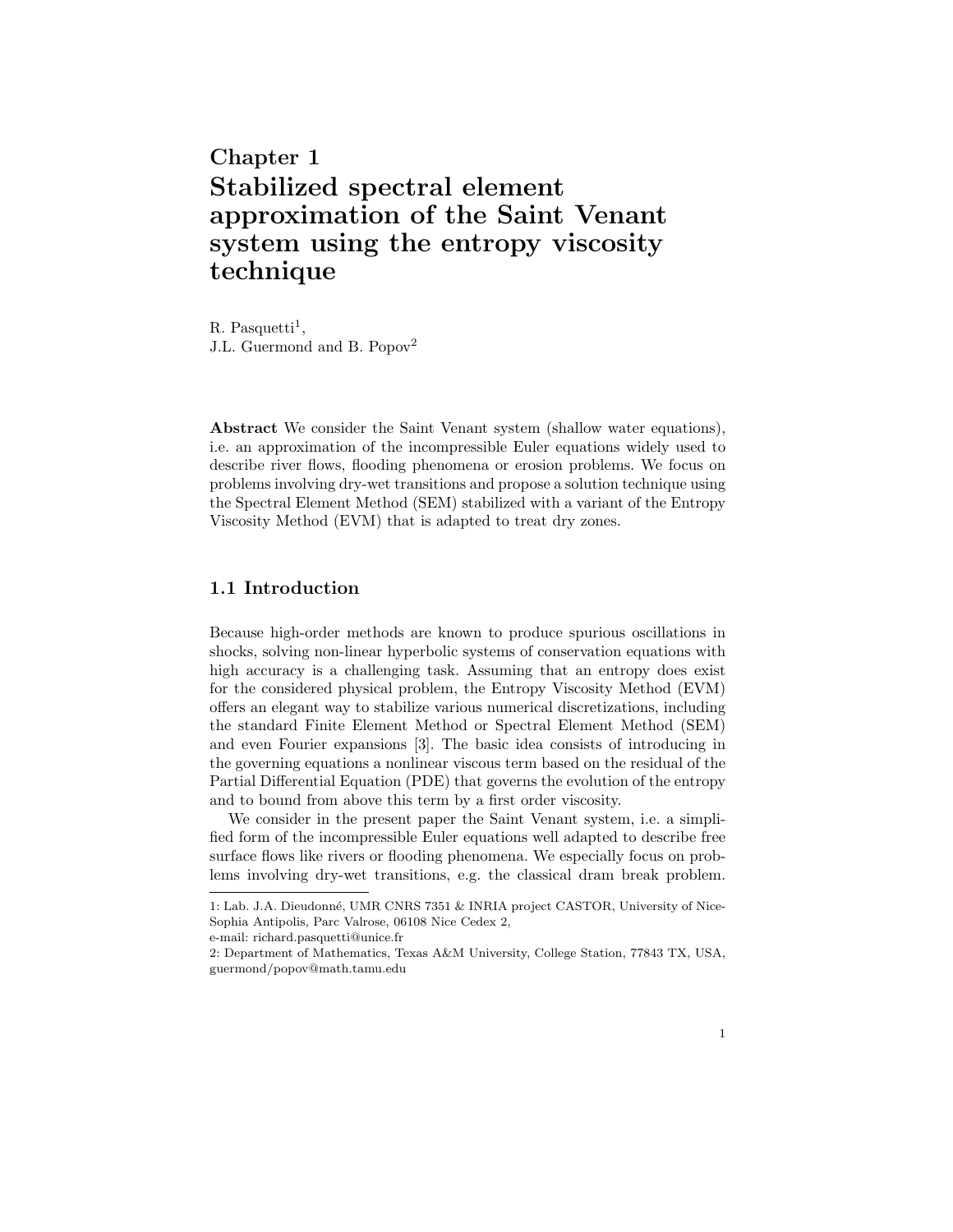This class of problems is generally addressed in the finite volume literature by using Godunov-type methods, i.e. Riemann solvers together with flux or slope limiters, see e.g. [6] for a review. We introduce a new ingredient in the EVM that enables the method to handle the dry-wet transition problem satisfactorily. The numerical discretization is based on the SEM in space and on a standard forth order Runge-Kutta (RK4) scheme in time. Although all the numerical simulations shown in the paper are one-dimensional, the method is a priori multi-dimensional. Finally, the proposed approach can be used to treat problems in gas dynamics with vacuum.

The paper is organized as follows. We introduce the Saint Venant system and recall its basic properties in Section 2 . The SEM approximation and the EVM stabilization are described and discussed in Section 3. Some examples of applications, all of them involving dry-wet transitions, are presented in Section 4.

### 1.2 The Saint Venant system

The Saint-Venant system (shallow water equations) is an approximation of the incompressible Euler equations assuming that the pressure is hydrostatic and the free surface perturbations are small compared to the water height. The one-dimensional version of this system is

$$
\partial_t h + \partial_x (h u) = 0 \tag{1.1}
$$

$$
\partial_t(hu) + \partial_x(hu^2 + gh^2/2) + gh\partial_x z = 0,
$$
\n(1.2)

where  $h(x, t)$  is the water height,  $u(x, t)$  the horizontal velocity, g the gravity acceleration,  $z(x)$  the topography, for which it is assumed that  $\partial_x z \ll 1$ . The independent variables are time  $t \in (0, t_F)$  and space  $x \in D = (x_{\text{inf}}, x_{\text{sup}})$ . These PDEs are obtained by integrating the mass and momentum conservation equations in the Euler system over the vertical direction. This nonlinear two equations system has the following properties:

- The system is hyperbolic, which means that discontinuities may develop;
- Assuming that the inlet flow-rate equals the outlet flow-rate, the total mass is preserved:  $d_t \int_D h \, dx = 0$ ;
- The height h is nonnegative:  $\forall x, t, h(x, t) \geq 0;$
- Rest solutions are stable:  $u = 0$ ,  $h(x, t) + z(x) = constant$ ;
- There exists a convex entropy (actually the energy  $E$ ) such that:

$$
\partial_t E + \partial_x ((E + gh^2/2)u) \le 0, \quad E = hu^2/2 + gh^2/2 + ghz. \tag{1.3}
$$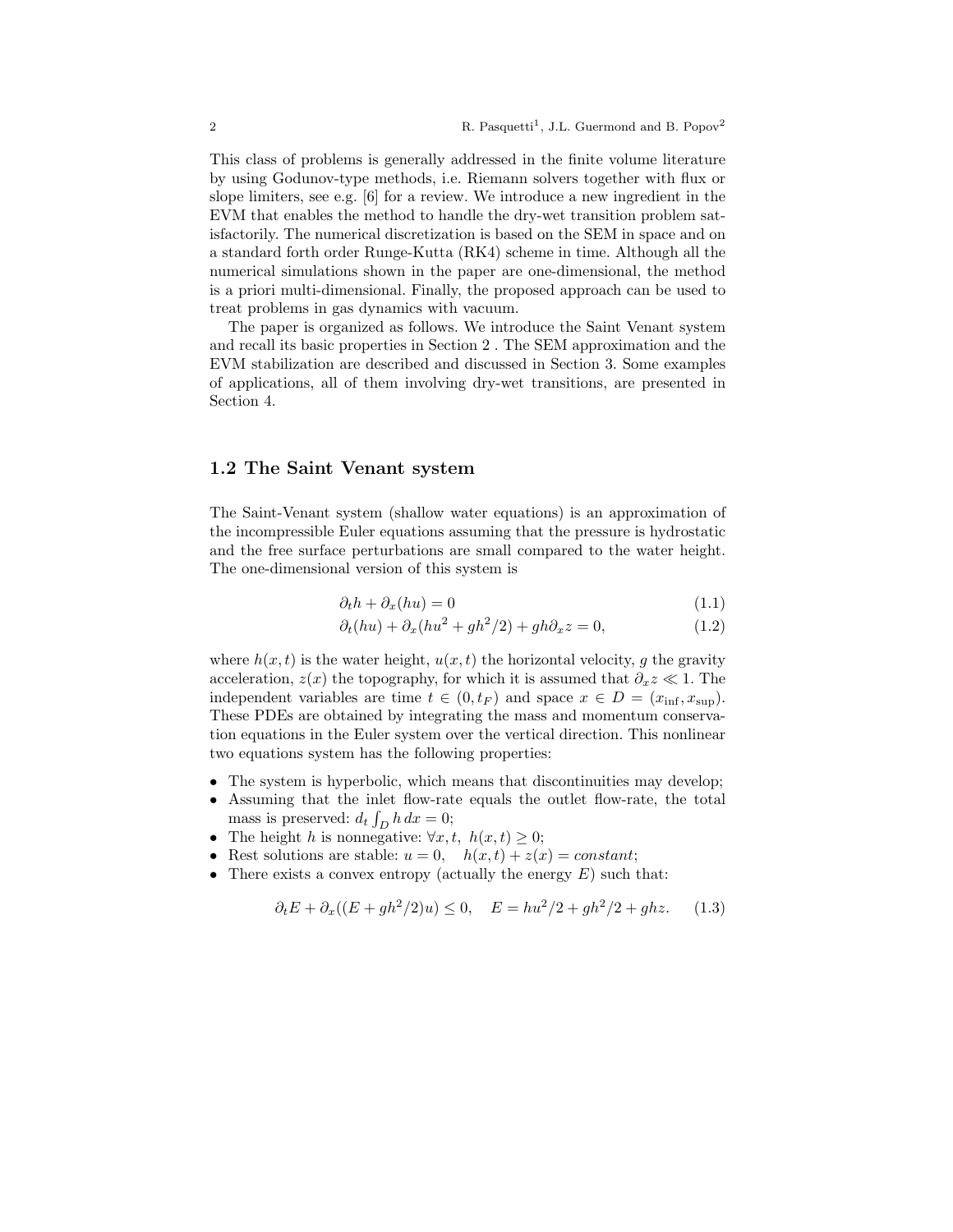#### 1.3 Stabilized SEM approximation

The EVM-stabilization is obtained via the introduction of nonlinear viscous terms in the governing equations. The entropy viscosity is computed from the residual of the entropy inequality and bounded from above by a first order viscosity. In case of a scalar conservation law, with  $\delta x$  for the grid size, we generally set, see [3] for details:

$$
\nu = \mathcal{S}(\min(\nu_{max}, \nu_E)) \quad \text{where} \tag{1.4}
$$

$$
\nu_{max} = \alpha \max_{loc} |\mathbf{f}'(u)| \delta x \tag{1.5}
$$

$$
\nu_E = \beta \delta x^2 |r_E| / \Delta E \tag{1.6}
$$

where  $r_E$  is the residual of the entropy inequality;  $\bm{f}(u)$ ,  $\bm{f}'(u)$  are the flux and derivative of the flux;  $\alpha$  and  $\beta$  are user defined parameters;  $\Delta E$  is a scaling parameter equal to the amplitude of variations of the entropy. The local maximum is generally based on the computational cell.  $\mathcal S$  is a smoothing operator required by the fact that at the discrete level the residual  $r_E$  is oscillatory. For hyperbolic systems  $f'(u)$  is the Jacobian matrix of  $f$ , and  $|f'|$  is defined to be the absolute value of the largest eigenvalue of  $f'(u)$ .

Discretization of the Saint Venant system: Set  $q = hu$  and, for any t, let  $h_N(x, t)$  (resp.  $q_N(x, t)$ ) to be the continuous piecewise polynomial approximation of degree N of  $h(x, t)$  (resp.  $q(x, t)$ ) built on a discretization of  $D = (x_{\text{inf}}, x_{\text{sup}});$  i.e. we use the standard SEM for the space approximation, see e.g. [5] . Then we propose the following EVM-stabilized weak formulation of the Saint Venant system:

$$
\int_{D} (\partial_t h_N + \partial_x q_N) v_N = -\int_{D} \nu \partial_x h_N \partial_x v_N \quad (1.7)
$$

$$
\int_{D} (\partial_t q_N + \partial_x (q_N^2 / h_N + gh_N^2 / 2) + gh_N z_x) w_N = -\int_{D} \nu \partial_x q_N \partial_x w_N, \quad (1.8)
$$

where  $v_N, w_N$  are test functions spanning the approximation space and  $\nu$  is the entropy viscosity, still to be defined. As usual, the viscous (stabilization) terms have been integrated by parts. Note that (i) viscous stabilization is added to the mass equation and that (ii) the stabilization is done on  $q$  instead of  $u$  in the momentum equation. This differs from the physically and mathematically well justified viscous form of the Saint-Venant system, which makes only use of  $\partial_x(h\nu \partial_x u)$  in the momentum equation [2]. In [4], where the Euler system is addressed, it is however outlined that the physical stabilization may not be the best suited one for numerical purposes.

Time is approximated using an explicit RK4 scheme.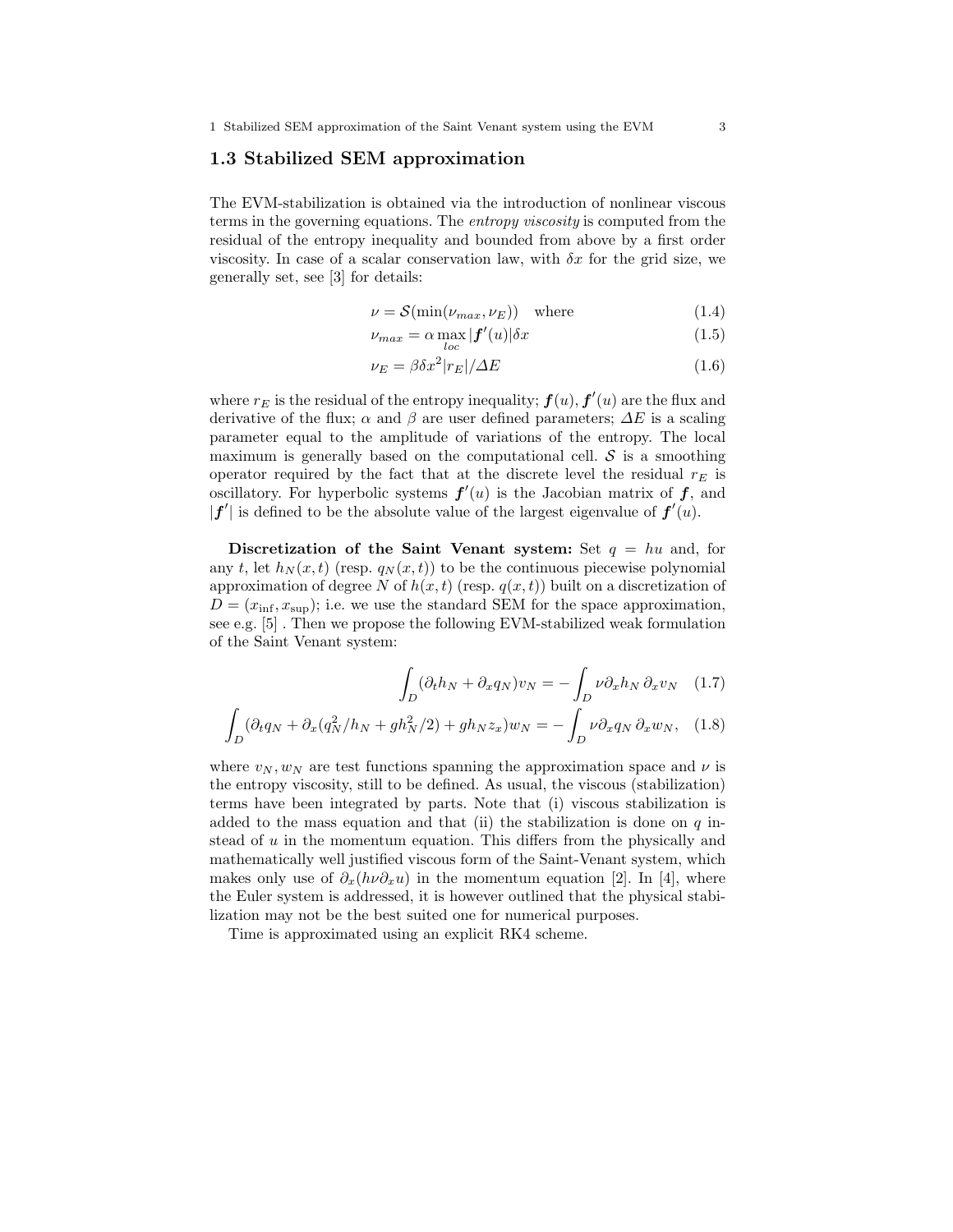Entropy viscosity for the Saint-Venant system: First we define the viscosity  $\nu_E$  associated to the residual of the entropy equation. Using the expression (1.3) leads to a viscosity  $\nu_E$  that depends on z, i.e. on the choice of the coordinate system. To avoid this arbitrariness, we take into account the mass conservation equation in (1.3) to derive an expression that only depends on  $\partial_x z$  and governs the evolution of an entropy E which satisfies:

$$
\partial_t \tilde{E} + \partial_x ((\tilde{E} + gh^2/2)u) + ghu \partial_x z \le 0, \quad \tilde{E} = hu^2/2 + gh^2/2 \tag{1.9}
$$

The evaluation of the entropy viscosity is done at each time step before entering the RK explicit time scheme. This is done at time  $t_n$  by using a Backward Difference Formula (e.g. BDF2) for the approximation of  $\partial_t \tilde{E}_N$ ; more precisely, denoting by  $\Delta E_N/\Delta t$  the approximation of  $\partial_t E_N$ , we compute

$$
r_E = \Delta \tilde{E}_N / \Delta t + \partial_x ((\tilde{E}_N + gh_N^2/2) q_N / h_N) + g q_N \partial_x z \tag{1.10}
$$

with  $\tilde{E}_N = q_N^2/(2h_N) + gh_N^2/2$ , and we set

$$
\nu_E = \beta |r_E| / \Delta E_N \delta x^2, \quad \Delta E_N = \max_D E_N - \min_D E_N \tag{1.11}
$$

where the grid size  $\delta x$  is that of the Gauss-Lobatto-Legendre (GLL) mesh.

The first order viscosity  $\nu_{\text{max}}$  for the Saint Venant system must be based on a wave speed that should be larger than  $\lambda_{\pm} = u \pm \sqrt{gh}$ . We set

$$
\nu_{\text{max}} = \alpha \max_{D} (|q_N/h_N| + \sqrt{gh_N}) \delta x \tag{1.12}
$$

where again  $\delta x$  is the GLL grid-size.

The viscosity is then defined by  $\nu = \min(\nu_{\max}, \nu_E)$ . This viscosity is additionally smoothed by using a two-step procedure:

- first locally (in each element), e.g.  $(\nu_{i-1} + 2\nu_i + \nu_{i+1})/4 \rightarrow \nu_i$
- then globally, by projection onto the space of the  $C^0$  piecewise polynomial of degree N. Note that this is easy to do, since the SEM mass matrix is diagonal.

We now finally recall how to adjust the values of the EVM control parameters:

- First, one solves the problem with the viscosity  $\nu_{\text{max}}$  and adjust  $\alpha$  to obtain a smooth solution.
- Second, one solves with the entropy viscosity  $\nu$  and adjust  $\beta$ .

Properties of the approximation: The following properties are expected from the SEM/EVM approximation:

• Mass conservation: Setting  $v_N = 1$  in the equation for  $h_N$  yields

$$
\int_D (\partial_t h_N + \partial_x q_N) dx = \int_D \partial_t h_N dx + 0 = d_t \int_D h_N dx = 0 \quad (1.13)
$$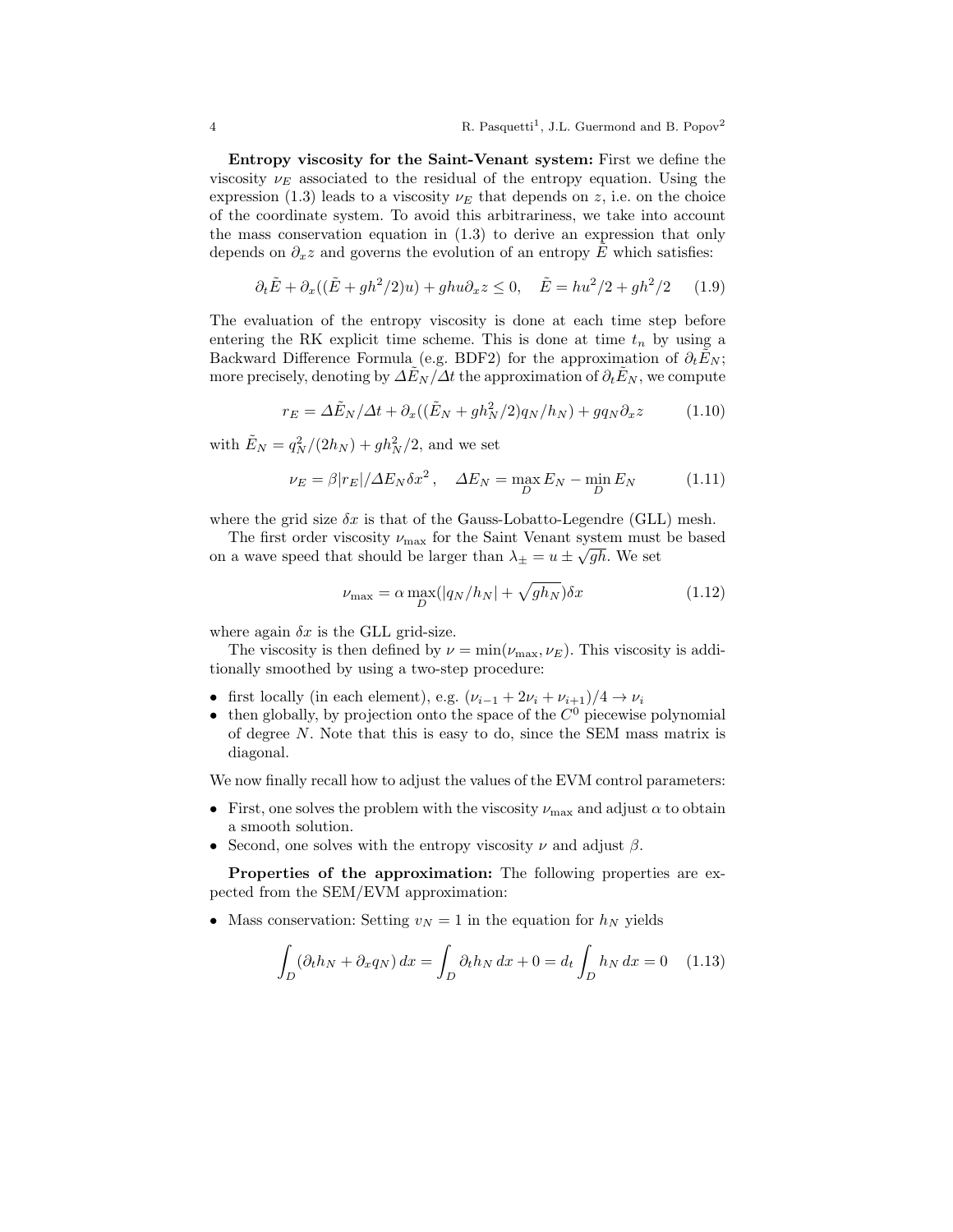if  $q_N(x_{\text{sup}}) - q_N(x_{\text{inf}}) = 0$ , which means that the total mass is preserved. • Conservation of energy for smooth solutions. There is no guaranty here, because the equation for the energy involves non-linear terms that are

- approximated by quadratures. • Positivity of h. Here again, one may expect difficulties as soon as  $N > 1$ , i.e.
- when the space approximation is not simply piecewise linear. For problems in which we are interested in, i.e. involving dry-wet transitions, numerical difficulties systematically occur when using the standard form of the EVM. To overcome these difficulties, we suggest to use the first order viscosity as soon as the fluid height becomes small. We thus supplement the EVM with the following step:

$$
\nu = \nu_{\text{max}} \quad \text{if} \quad h_N < h_{\text{thres}} \tag{1.14}
$$

where the threshold height  $h_{\text{thres}}$  is small, i.e. typically  $10^{-3}$  of the mean fluid height. Moreover, we have not based  $\nu_{\text{max}}$  on a local but on a global maximum of the wave speed, see eq.  $(1.12)$ .

## 1.4 Examples of applications

The following test-cases have been considered: (i) Lake at rest with an emerged bump. The surface water should remain flat. This is what one usually expects of a well balanced scheme. (ii) Oscillations in a parabolic cup. The solution to this problem being smooth, the energy should remain constant over time. (iii) Dam break on a dry domain. The main problem here is to get the right velocity at the front of the water wave. (iv) Dam break on a sinusoidal topography. This problem combines different aspects previously mentioned. It should be remarked that all these test-cases have dry-wet transitions. The first three test cases have analytical solutions, see e.g. [1].

Lake at rest with an emerged bump: In this test the free surface should remain flat and the velocity must be zero at all times. Fig. 1.1 shows the EVM solution as well as the entropy viscosity. As desired, the viscosity is maximal in the dry part of the bump. The result is satisfactory, even if one observes (on an animation) some traveling waves with very low amplitude.

**Oscillations in a cup:** The topography is a parabolic bowl. The fluid level,  $h + z$ , at the initial time is defined by an inclined line. Since the solution to the problem is smooth there is no dissipation and the fluid oscillates indefinitely. Fig. 1.2 compares the exact solution with the computed one at the final time,  $t_F = 50$ . The entropy viscosity is also shown.

It is interesting for this problem to verify how well the energy is conserved. Fig. 1.3 shows the time evolution of the total energy for both the EVM and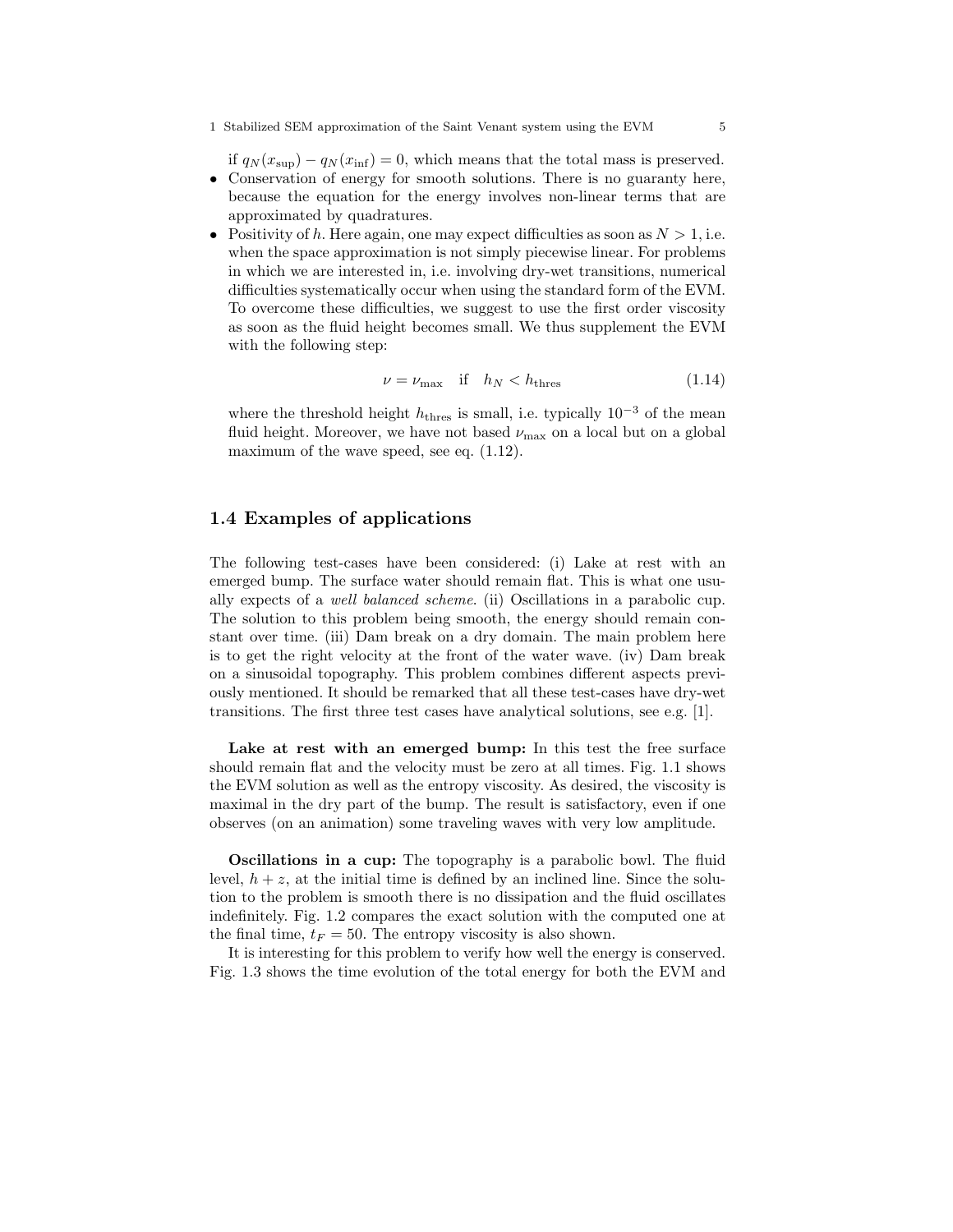

Fig. 1.1 Bump problem:  $D = (8, 12)$ ,  $t_F = 400$ , 60 elements,  $N = 4$ ,  $\alpha = 1$ ,  $\beta = 10$ ,  $h<sub>thres</sub> = 10<sup>-4</sup>$ . EVM solution and entropy viscosity at time  $t<sub>F</sub> = 400$ .



Fig. 1.2 Cup problem:  $D = (0, 4)$ ,  $t_F = 50$ , 60 elements,  $N = 4$ ,  $\alpha = 1$ ,  $\beta = 10$ ,  $h<sub>thres</sub> = 10<sup>-3</sup>$ . EVM and exact solutions, entropy viscosity at time  $t<sub>F</sub> = 50$ .

the first order viscosity solutions. One observes some oscillations, especially for the first order viscosity solution, and there is a slight increase in energy for the EVM solution. The result is however satisfactory since the oscillatory motion is well maintained, i.e. there is no significant artificial dissipation of the energy.

Dam break: The dam break on dry domain is a classical test-case. It is especially of interest to verify whether the velocity of the leading wave is correct. Fig. 1.4 shows that the results from the EVM are satisfactory, even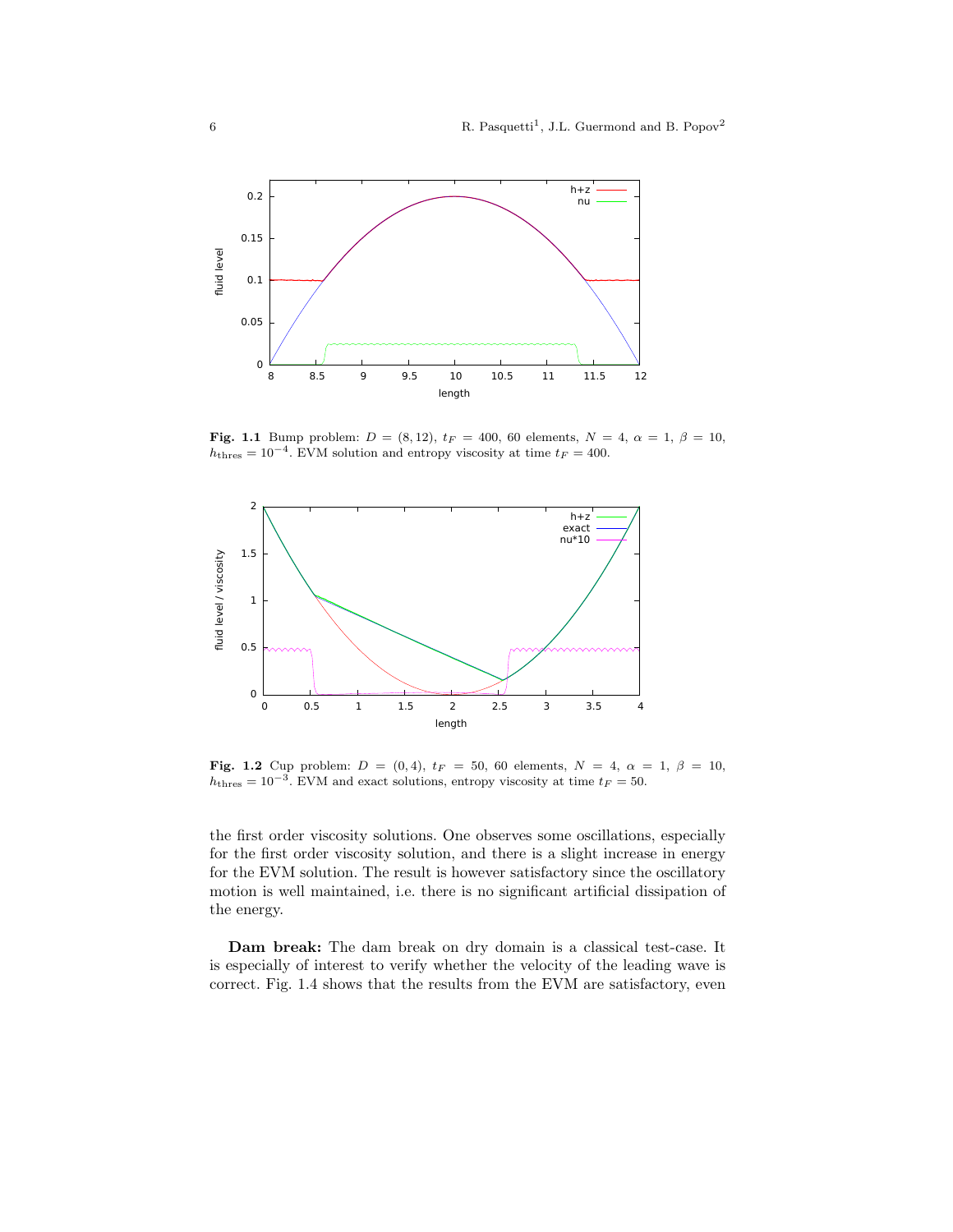

Fig. 1.3 Cup problem: Time-variations of the total energy for the solutions obtained with the entropy viscosity and with the first order viscosity



Fig. 1.4 Dam break problem:  $D = (0, 10)$ ,  $t_F = 120$ , 60 elements,  $N = 4$ ,  $\alpha = 2$ ,  $\beta = 20$ ,  $h<sub>thres</sub> = 10<sup>-6</sup>$ . EVM and exact solutions, entropy viscosity at  $t<sub>F</sub> = 11$ . The initial condition is also shown.

if some slight differences can be observed at the upper left and bottom right parts of the expansion wave.

Dam break over bumps: We now solve the dam break problem on a dry domain with a sinusoidal topography. Fig. 1.5 shows a snapshot of the solution. At the end of the computation one recovers the situation met previously for the cup problem, i.e. the fluid oscillates between the two bumps and remains trapped therein indefinitely.